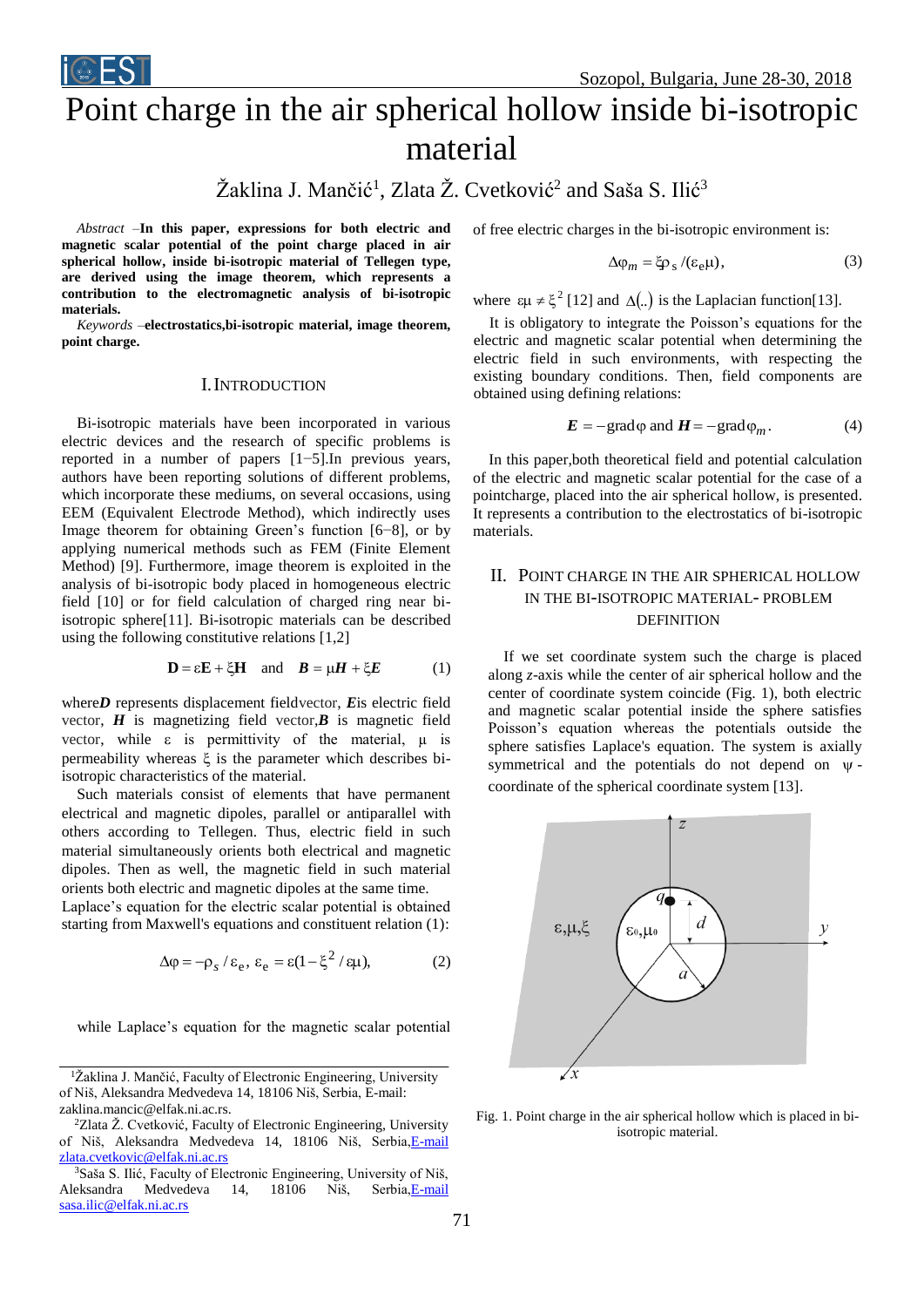

The equation (2) for electric scalar potential is defined as:

$$
\sin(\theta) \frac{\partial}{\partial r} \left( r^2 \frac{\partial \varphi}{\partial r} \right) + \frac{\partial}{\partial \theta} \left( \sin(\theta) \frac{\partial \varphi}{\partial \theta} \right) = \begin{cases} -\frac{q \delta (r - d) \delta(\theta)}{2 \pi \varepsilon_0}, & r < a \\ 0, & r > a \end{cases}
$$
\n(5)

whereas the equation for magnetic scalar potential is:

$$
\sin(\theta) \frac{\partial}{\partial r} \left( r^2 \frac{\partial \varphi}{\partial r} \right) + \frac{\partial}{\partial \theta} \left( \sin(\theta) \frac{\partial \varphi}{\partial \theta} \right) = 0, \ 0 < r < \infty \tag{6}
$$

In  $(5)$   $\delta$  is the Kronecker delta function. This is a function of two variables, usually just non-negative integers. The function isequal toone if the variables are equal  $(r = d)$ , and equal to zero otherwise.

The solution can be represented in the form:

$$
\varphi = \sum_{n=0}^{\infty} R_n(r) P_n(\cos(\theta)), \tag{7}
$$

where  $P_n(\cos(\theta))$  are Legendre polynomials of the first kind[13].

If we substitute equation (7) in equation (6), using Legendre differential equation:

$$
\frac{\partial}{\partial \theta} \left( \sin(\theta) \frac{dP_n}{d\theta} \right) = -n(n+1)\sin(\theta), \qquad (8)
$$

where  $P_n = P_n(\cos(\theta))$ , it is obtained:

$$
\sum_{n=0}^{\infty} \left[ \frac{d}{dr} \left( r^2 R_n' \right) - n(n+1) R_n \right] P_n(\cos(\theta)) \sin(\theta) = -\frac{q}{2\pi \varepsilon_0} \delta(r-d) \delta(\theta)
$$
\n(9)

If we multiply the previous equation with  $P_{n'}(\cos(\theta))$ , and integrate it with respect to  $\theta$ , from 0 to $\pi$ , we obtain:

$$
\frac{d}{dr}\left(r^2 R'_n\right) - n(n+1)R_n = -\frac{q}{4\pi\epsilon_0} (2n+1)\delta(r-d), \tag{10}
$$

taking into account that it is valid:

$$
\int_{0}^{\pi} \sin(\theta) P_n(\cos \theta) P_n(\cos(\theta)) d\theta = \begin{cases} 0, n \neq n' \\ \frac{2}{2n+1}, n = n' \end{cases}
$$
(11)

and

$$
P_n(1)=1.
$$

The equation (8) can be solved using the variation of constant method:

$$
R_n(r) = \begin{cases} C_n r^n + D_n/r^{n+1}, & r \le d \\ \left(C_n - \frac{q}{4\pi\varepsilon_0 d^{n+1}}\right) & r^n + \left(D_n + \frac{qd^n}{4\pi\varepsilon_0}\right) \frac{1}{r^{n+1}}, & d \le r \le a. \\ A_n r^n + \frac{B_n}{r^{n+1}}, & a \le r \end{cases}
$$
(12)

Because the charge point is in the air, the equation (3) for magnetic scalar potential is:

$$
\sin(\theta) \frac{\partial}{\partial r} \left( r^2 \frac{\partial \varphi_m}{\partial r} \right) + \frac{\partial}{\partial \theta} \left( \sin(\theta) \frac{\partial \varphi_m}{\partial \theta} \right) = 0, \quad (13)
$$

Analogously to the previous consideration, the solution for Eq (13) can be represented in the form:

$$
\varphi_m = \sum_{n=0}^{\infty} R_{1n}(r) P_n(\cos(\theta)), \qquad (14)
$$

where function  $R_{1n}(r)$  is:

$$
R_{1n}(r) = \begin{cases} C_{1n} r^n + D_{1n} / r^{n+1}, r \le a \\ A_{1n} r^n + \frac{B_{1n}}{r^{n+1}}, a \le r \end{cases}
$$
 (15)

As the electric scalar potential  $\varphi$  in (12) has a finite value in the center of the sphere, as well as in the infinity, it has to be valid:

$$
D_n = 0 \text{ and } A_n = 0. \tag{16}
$$

Similarly, magnetic scalar potential  $\varphi_m$  has a finite value in the center of the sphere and in the infinity, thus:

$$
A_{1n} = 0 \text{ and } D_{1n} = 0 \tag{17}
$$

in (15).

The remaining constants can be determined from the boundary conditions for the continuity of the electric scalar potential:

$$
\varphi(r = a - 0) = \varphi(r = a + 0), \tag{18}
$$

$$
\varphi_m(r = a - 0) = \varphi_m(r = a + 0), \tag{19}
$$

$$
D_{n}(r = a - 0) = D_{n}(r = a + 0), \qquad (20)
$$

$$
B_n(r = a - 0) = B_n(r = a + 0).
$$
 (21)

From the condition of electric scalar potential,  $\varphi$ , continuity, it is:

$$
\frac{B_n}{a^{n+1}} = \left(C_n - \frac{q}{4\pi\varepsilon_0 d^{n+1}}\right) a^n + \frac{qd^n}{4\pi\varepsilon_0} \frac{1}{a^{n+1}},
$$
\n(22)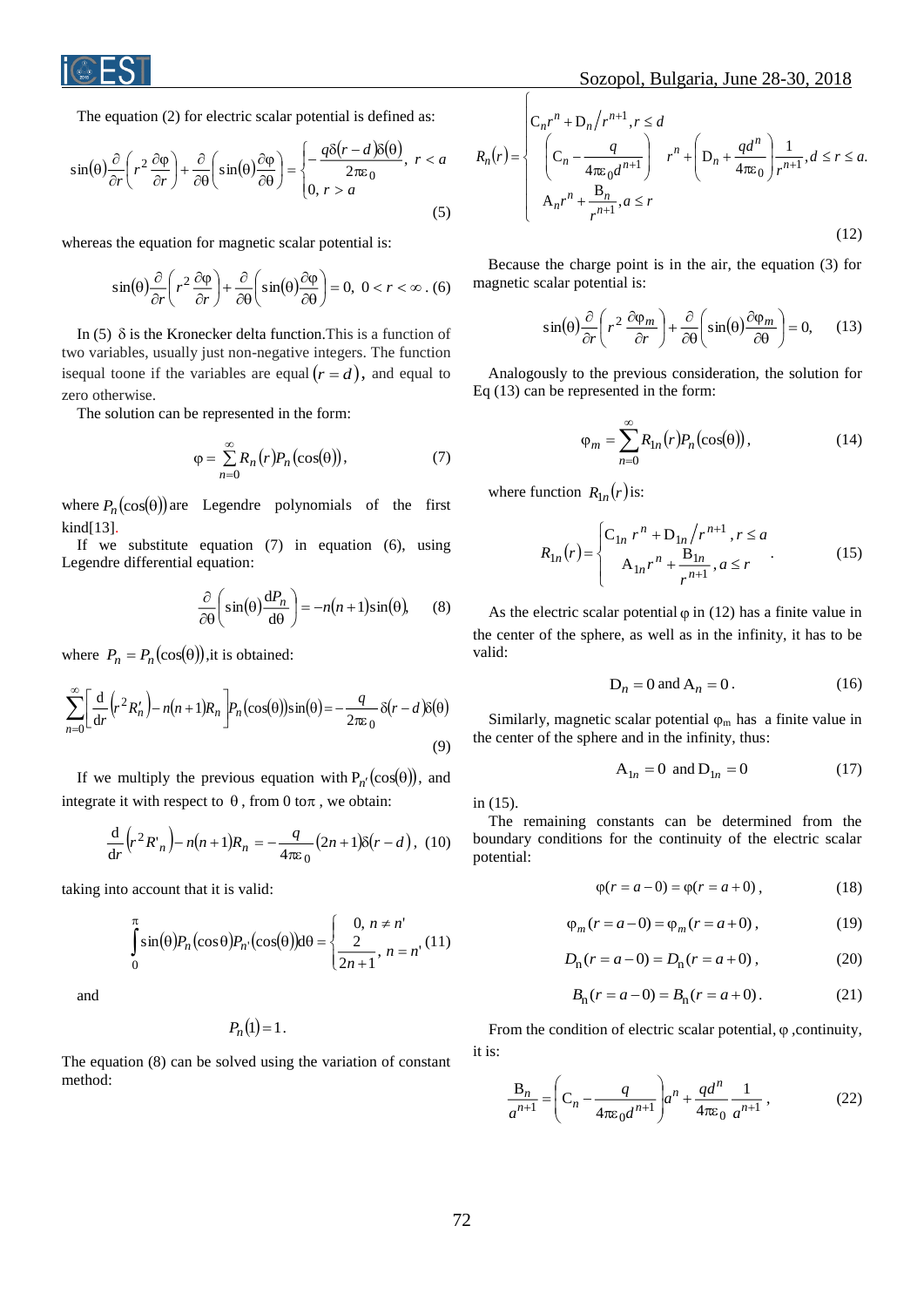

while from the magnetic scalar potential  $\varphi_m$ ) continuitycondition:

$$
C_{1n} a^n = \frac{B_{1n}}{a^{n+1}}.
$$
 (23)

Furthermore, from the continuity condition of  $D_n$  on the boundary surface, where  $D_n$  is the normal component of vector *D*, it is obtained:

$$
-\varepsilon(n+1)\frac{B_n}{a^{n+2}} - \xi(n+1)\frac{B_{1n}}{a^{n+2}} = \varepsilon_0 n a^{n-1} \left(C_n - \frac{q}{4\pi\varepsilon_0 d^{n+1}}\right) - \varepsilon_0 (n+1) \left(\frac{qd^n}{4\pi\varepsilon_0}\right) \frac{1}{a^{n+2}}.
$$
\n(24)

Next, from the condition of vector  $B_n$  continuityon the boundary surface, where  $B_n$  is the normal component of vector  $\boldsymbol{B}$ , it can be obtained:

$$
-\mu(n+1)\frac{B_{1n}}{a^{n+2}} - \xi(n+1)\frac{B_n}{a^{n+2}} = \mu_0 n a^{n-1} C_{1n}.
$$
 (25)

In the end, it is obtained:

$$
C_n = \frac{q}{4\pi\epsilon_0 d^{n+1}} +
$$
  

$$
\frac{qd^n}{4\pi\epsilon_0 a^{2n+1}} \frac{(n+1) \left( \epsilon_0 - \epsilon \right) \left[ \mu(n+1) + \mu_0 n \right] + \xi^2 (n+1)^2}{\left[ \epsilon(n+1) + \epsilon_0 n \right] \left[ \mu(n+1) + \mu_0 n \right] - \xi^2 (n+1)^2}
$$
  

$$
d_n = \frac{d^n}{4\pi\epsilon_0 a^{2n+1}} \left( \frac{1}{2} \left( \mu(n+1) + \mu_0 n \right) - \xi^2 (n+1)^2 \right)
$$

$$
B_n = \frac{qd^n}{4\pi} \frac{(2n+1)[\mu(n+1) + \mu_0 n]}{\left[\varepsilon(n+1) + \varepsilon_0 n\right] [\mu(n+1) + \mu_0 n] - \xi^2(n+1)^2}
$$
(27)

$$
B_{1n} = -\xi \frac{qd^n}{4\pi} \frac{(2n+1)(n+1)}{[\varepsilon(n+1) + \varepsilon_0 n] [\mu(n+1) + \mu_0 n] - \xi^2 (n+1)^2}
$$
 (28)

$$
C_{1n} = -\xi \frac{qd^n}{4\pi a^{2n+1}} \frac{(2n+1)(n+1)}{[\varepsilon(n+1) + \varepsilon_0 n] [\mu(n+1) + \mu_0 n] - \xi^2 (n+1)^2}.
$$
\n(29)

### III. NUMERICAL RESULTS

It is of interest to consider parameters which appear in the constants  $C_n$ ,  $B_n$ ,  $C_{1n}$ ,  $B_{1n}$  and which depend on  $\xi^2 / \varepsilon_0 \mu_0$ . Let's consider the case  $\epsilon = 2\varepsilon_0$  and  $\mu = \mu_0$ . Furthermore, let's denoted parameters as:

$$
\frac{\text{Sozopol, Bulgaria, June 28-30, 2018}}{\text{al} \quad (\varphi_m)}
$$
\n
$$
p(\varepsilon/\varepsilon_0, \mu/\mu_0, n) = \frac{(n+1)\left\{\left(1 - \frac{\varepsilon}{\varepsilon_0}\right)\left[(n+1)\frac{\mu}{\mu_0} + n\right] + \frac{\xi^2}{\varepsilon_0\mu_0}\left(n+1\right)^2\right\}}{\left[\frac{\varepsilon}{\varepsilon_0}\left(n+1\right) + n\right]\left[\frac{\mu}{\mu_0}\left(n+1\right) + n\right] - \frac{\xi^2}{\varepsilon_0\mu_0}\left(n+1\right)^2}
$$
\n
$$
(23)
$$
\n
$$
D \text{ on the } (30)
$$

$$
p_1(\varepsilon/\varepsilon_0, \mu/\mu_0, n) = \frac{(2n+1)(n+1)}{\left[\frac{\varepsilon}{\varepsilon_0}(n+1) + n\right] \left[\frac{\mu}{\mu_0}(n+1) + n\right] - \frac{\xi^2}{\varepsilon_0 \mu_0}(n+1)^2}
$$
\n
$$
\alpha(\varepsilon/\varepsilon_0, \mu/\mu_0, n) = \left[\frac{\varepsilon}{\varepsilon_0}(n+1) + n\right] \left[\frac{\mu}{\mu_0}(n+1) + n\right]
$$
\n
$$
-\frac{\xi^2}{\mu_0}(n+1)^2
$$
\n(32)

and let us show their graphical dependence on bi-isotropy parameter  $\xi^2/(\epsilon_0\mu_0)$ , when *n* is parameter.

 $\epsilon_{0}\mu_{0}$ 

From Fig. 2 and Fig.3 it can be seen that parameters *p*and  $p_1$  increase by increasing the bi-isotropy parameter $\xi$ , whereas parameter  $\alpha$  decreases by increasing bi-isotropy parameter  $\xi$ . In these three figures, *n* is the parameter.



Fig. 2. Dependence  $p(\varepsilon/\varepsilon_0, \mu/\mu_0, n)$  onbi-isotropy parameter.



parameter